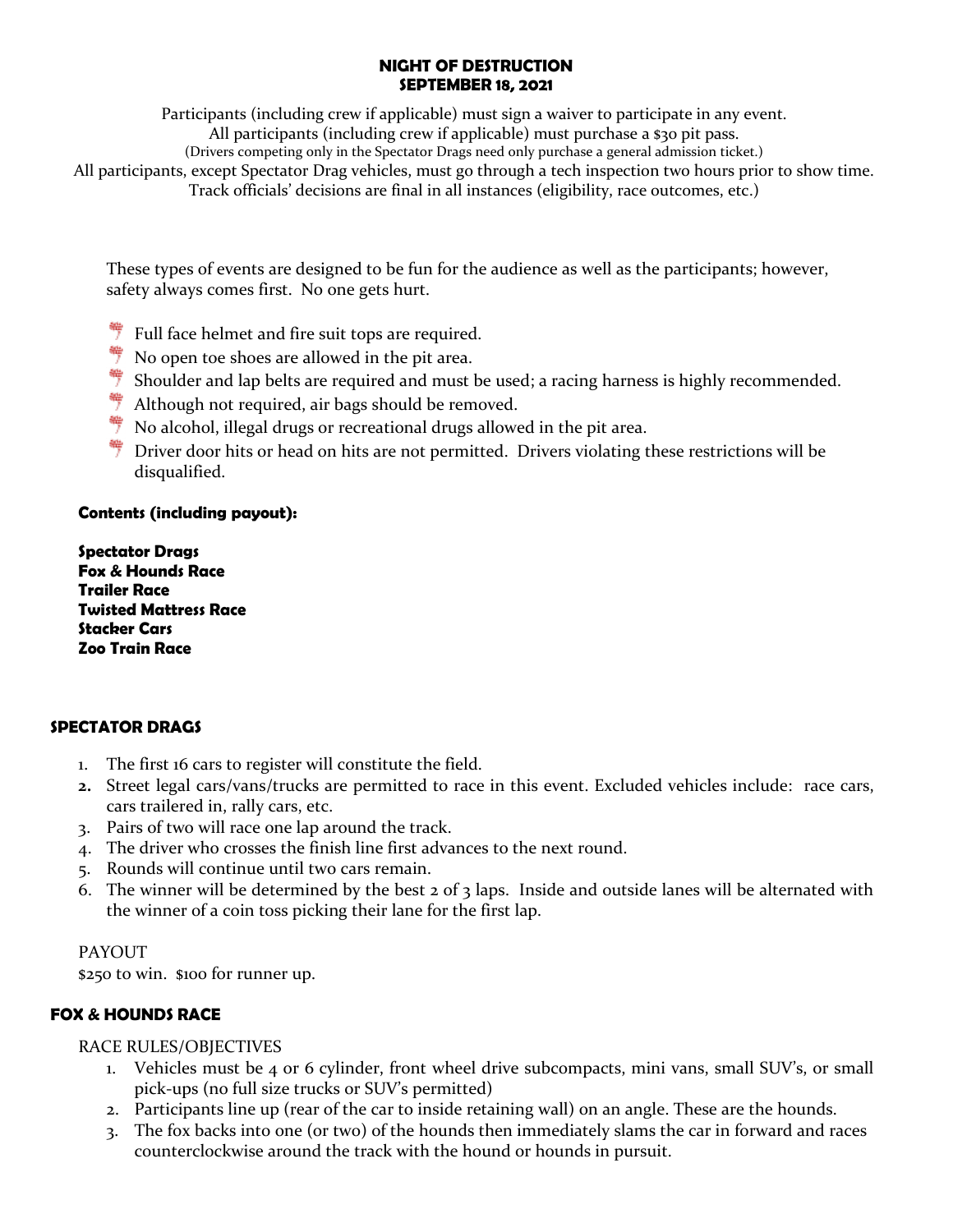- 4. If the fox reaches the finish line first, the fox remains in the race. If the hound reaches the finish line first, the fox is eliminated from the race and becomes the fox.
- 5. The race continues until the final fox and hound(s) cross the finish line.

PAYOUT \$250 to win. 125 – 100

### **TRAILER RACE**

### TOW VEHICLES

- 1. Most street legal vehicles may be used. No semi's or beefed-up full-sized vehicles.
- 2. If a tow vehicle is deemed inappropriate or unsafe, it will not be permitted on the track; Kalamazoo Speedway has the right to allow or disallow any vehicle.
- 3. All side glass must be removed or rolled down 100%. Windshield or rear windows are optional.
- 4. A steel door plate (highlight recommended) may be welded or bolted over the driver's side door.
- 5. The driver's door must be chained or welded shut. It is highly recommended that all doors are chained or welded shut.
- 6. All tow vehicles must have working brakes. No dually trucks allowed.
- 7. No solid filled tires. DOT highway tires are required.
- 8. Tow vehicles and trailers must start out the race with no flat tires or bare wheels.
- 9. No added weight on tow vehicles.
- 10. No passengers are allowed in the tow vehicle.
- 11. No changing of drivers is permitted.
- 12. This is a novelty race; professional trailer race vehicles can sit this one out.

#### TRAILERS

- 1. Tires must be on the outside of the frame rail. Tires may not have any kind of protection surrounding them.
- 2. Minimum trailer size is 4 feet wide by 8 feet long (tongue to rear of trailer).
- 3. The trailer must weigh a minimum of 300 pounds.
- 4. All trailers must be hauling something significant. No blow up or plastic toys or figurines.
- 5. A small flatbed trailer must have a full-size appliance securely attached to the trailer.
- 6. All trailers (campers, pop-ups, boats, utility, flat bed, etc.) must be approved by Speedway officials.
- 7. Boat motors and excess trash in the back of trailers must be removed.
- 8. All fuel tanks must be removed.
- 9. Ball type or hitch pin type hitches are permitted. No gooseneck trailers.
- 10. No solid filled tires. DOT highway tires are required.

### RACE RULES/OBJECTIVES

- 1. During the race the objective is to separate the trailer of your competitors from their tow vehicle.
- 2. Drivers who lose their trailer or object that was secured to the trailer at the start of the race will be disqualified and must exit to the pit area.
- 3. The trailer axle including the tires (or wheels) must remain attached to the trailer or the driver will be disqualified.
- 4. No tow vehicle to tow vehicle hits allowed. Tow vehicles may only hit trailers. Vehicle to vehicle hits will result in the driver being disqualified.
- 5. The race will run 20-laps or until only one vehicle (with intact trailer) remains and crosses the finish line, whichever comes soonest.
- 6. The number of laps may be increased to one lap per entry if there are more than 20 entries.
- 7. The driver with the most original and best-looking trailer starts on the pole.

### **PAYOUT**

\$1,000 to win.  $450 - 250 - 125 - 100 - 100 - 100 - 100 - 50 - 50 - 50$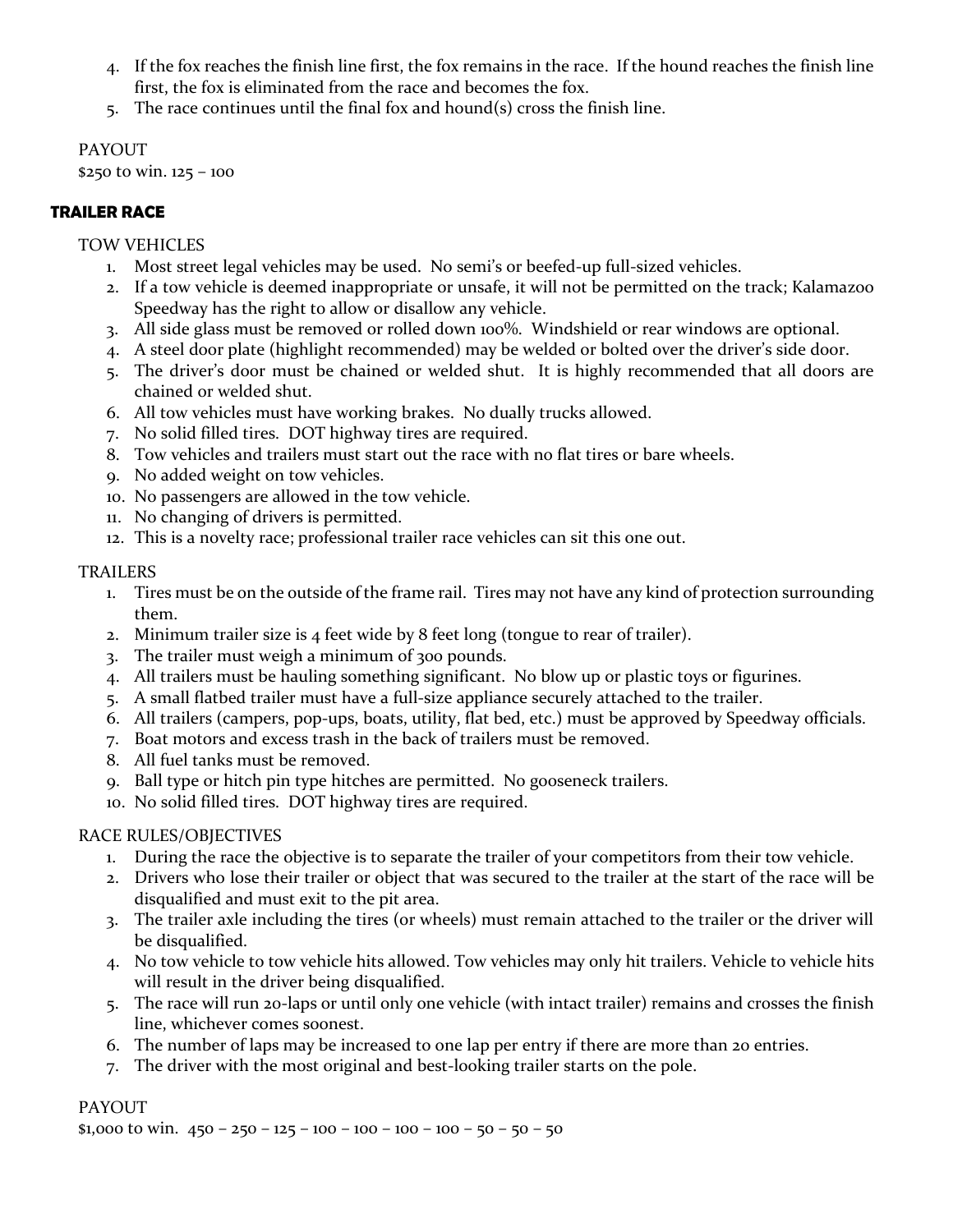### **TWISTED MATTRESS RACE**

- Each team will consist of 3 people: 1 driver and 2 crew members.
- 2. Six to 10 cars will start from a dead stop at the finish line.
- 3. Drivers will race one-half lap and pull in off the backstretch and proceed to the make-ready chute staging area.
- 4. There will be a pit area assigned to each team, where the 2 crew members, 4 mattresses and a spool of rope will be waiting.
- 5. Full, queen or king size mattresses may be used, nothing smaller. No water bed mattresses or box springs.
- 6. Each team will put one mattress on top of their car. Using only the rope supplied to the teams from the track, crew members tie on the first mattress.
- 7. Once the mattress is tied down, only the driver will pull out onto the track and drive 1.5 times around the track.
- 8. The driver will enter the infield off the backstretch once the 1.5 laps are complete and head to the team's assigned pit area.
- 9. Each team will then load on the second mattress, tie it down and the driver will again pull out onto the track for another lap and a half.
- 10. Repeat this procedure for mattresses #3 and #4.
- 11. Once the four mattresses are loaded, the driver will carefully drive for two laps around the track. The driver crossing the finish line first with all four mattresses still atop the car, wins.
- 12. If a team loses a mattress at any time, that team is eliminated immediately.
- 13. Vehicles must be front wheel drive, 4 or 6 cylinder subcompacts, mini vans, or small SUV's; no trucks or full size SUV's permitted; no luggage racks.
- 14. Drivers' hands must remain in the car at all times when driving.

PAYOUT

\$250 to win. 125 – 100

### **STACKER CARS**

### GENERAL SAFETY RULES

- 1. A basic 4-point cage is highly recommended.
- 2. All side glass must be removed or rolled down 100%. Windshield or rear windows are optional.
- 3. A steel door plate (highlight recommended) may be welded or bolted over the driver's side door.
- 4. All doors must be welded or chained shut.
- 5. Having a horizontal crush bar from side to side just behind the driver's seat is recommended.
- 6. Having a vertical crush/rollover bar behind the driver's seat is recommended.
- 7. If a battery is in the back seat, it must be securely covered and tightly strapped down.

### GENERAL CONSTRUCTION GUIDELINES OF BOTTOM CAR

- 1. The bottom car is responsible for gas and braking.
- 2. Cars must be stock.
- 3. Front wheel drive compact cars only.
- 4. NO RACE CARS WILL BE ALLOWED FOR THE BOTTOM CAR.
- 5. Stock suspension, stock engine and stock transmission. The theme here is STOCK.
- 6. The bottom car will have no steering components whatsoever.
- 7. Windshield or safety bars must remain in the vehicles.
- 8. 7" wide maximum stock or safety wheels. No more than a 3.5" backset on any wheel.
- 9. Stock DOT radial tires (i.e. any 55, 60, 65, 70, 75 or 80 series radial tire 165-215). No trick, racing or exotic tires. No Z-rated tires. No wheel spacers of any kind. lift or bobcat tires.